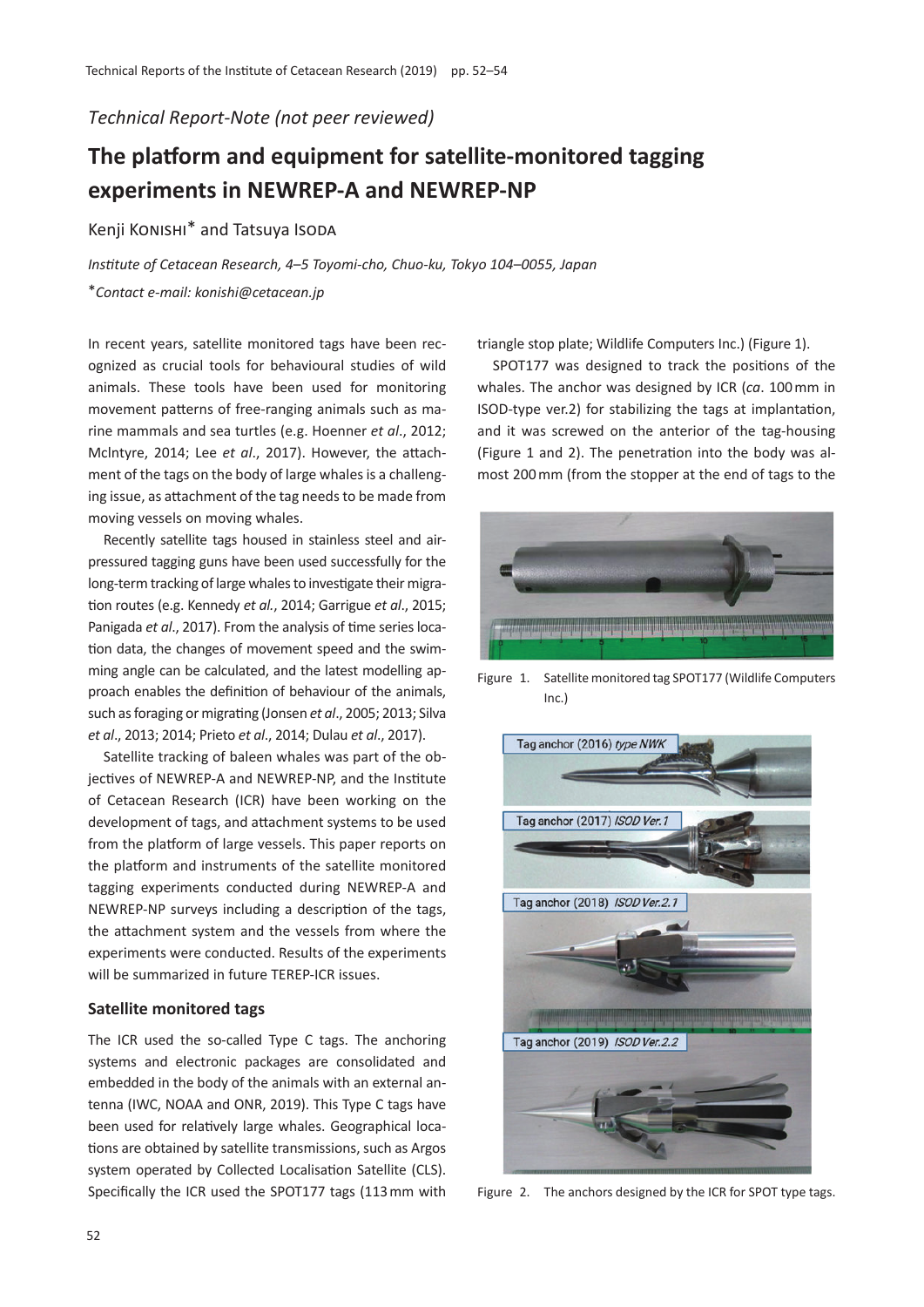tip of the anchor). The ending part of the tag was connected to a pipe-like LK-Carrier (made of polycarbonate designed by LK-ARTS, Skutvik, Norway) (Figure 3) with a timing release, and inserted into the barrel of the Airgun. LK-Carrier also works as a float in case deployment failure occurs at sea. The anchors and tags were sterilized before their use. Once deployment was confirmed as successful, a saltwater sensor activated the tag that started transmitting when the dry switch sensor surfaced.

## **Airgun**

The Air Rocket Transmitting System (LK-ARTS), which was developed by Lars Kleivane in cooperation with Restech-Norway, was used for launching the tags in NEWREP-A and NEWREP-NP (Figure 4). LK-ARTS is designed to launch satellite tags, sensor packages, biopsy darts etc. by com-



Figure 3. A set for SPOT177 attachment. Anchor, tag and LK-Carrier are connected.

pressed air. The entire body is made of alumite and the barrel (launching tube) and the posterior stock (shoulder support) are detachable, so that the length can be changed depending on the tag shapes. Total length is approximately 1,350 mm with a 780 mm launching tube. An optical sight and a pressure manometer are connected. The air cylinder with hose is connected to the valve of the LK-ARTS in the Figure 4. Air pressure is easily controlled by the valve on the base. This allows shooting at different distances.

## **Vessels**

The tags were deployed from the bow deck (6.5 m height from sea surface) of the R/V *Yushin-Maru*-type vessels (*ca*.720 GT) with length of about 70 m (Figure 5). The use of this type of vessels has the advantage of being able to conduct tag attachments far from shore and under rough sea condition. In parallel to tagging, skin biopsies were also collected from the same individual whales for genetic analyses using a Larsen gun system (Larsen, 1998).

During the tagging experiments, the part of the whale body where the tags were attached was recorded (Figure 6). Also, photos of the attached tags were taken to in-



Figure 4. The Air Rocket Transmitting System (LK-ARTS) launching system.



Figure 5. *Yushin-Maru*-type vessel and its bow deck.